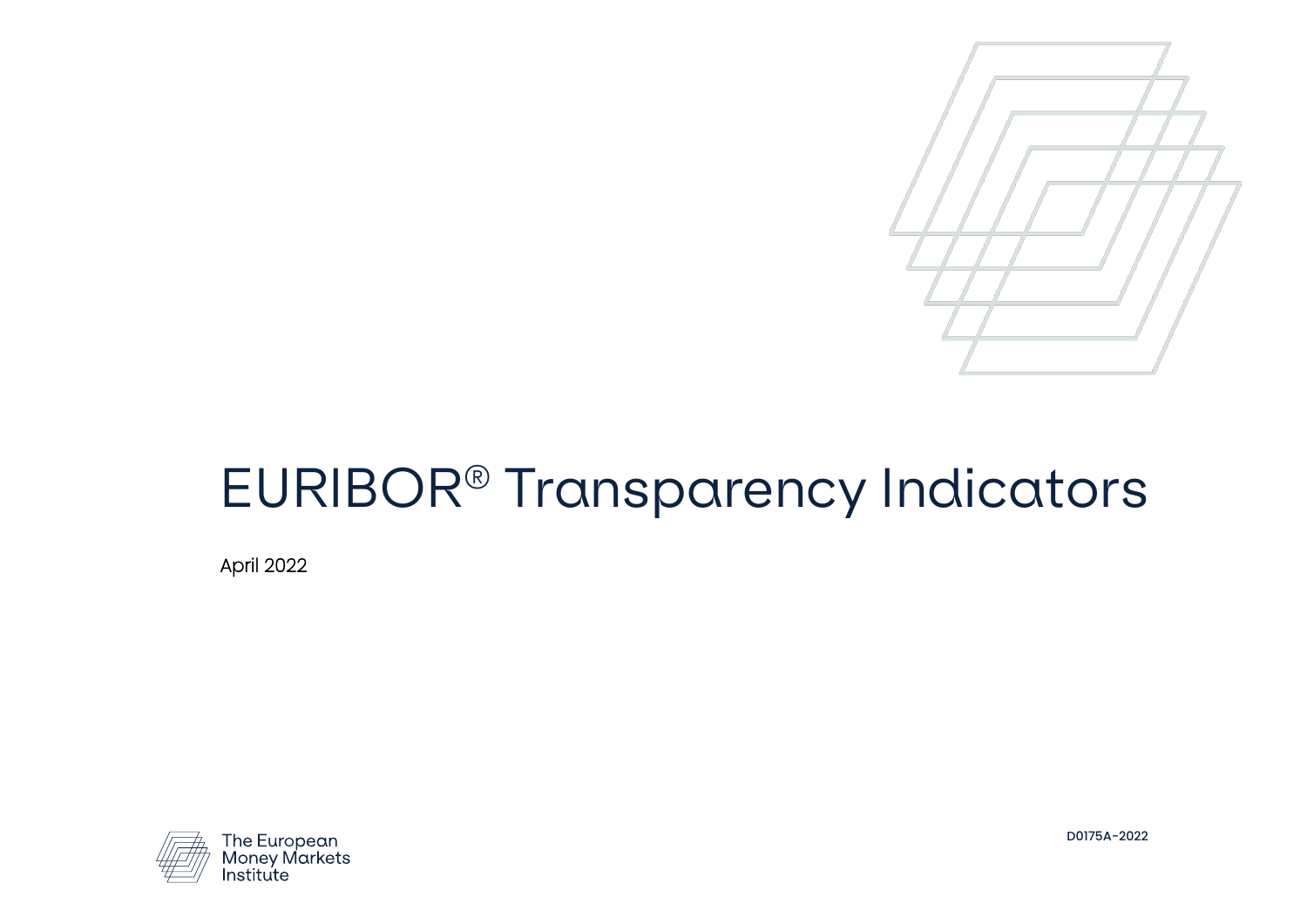

## <span id="page-1-0"></span>Use of each level<sup>[1](#page-1-0)</sup> of the hybrid methodology, broken down by tenor

 $^\mathrm{\scriptscriptstyle{+}}$  For a description of each level, see the notes section below.

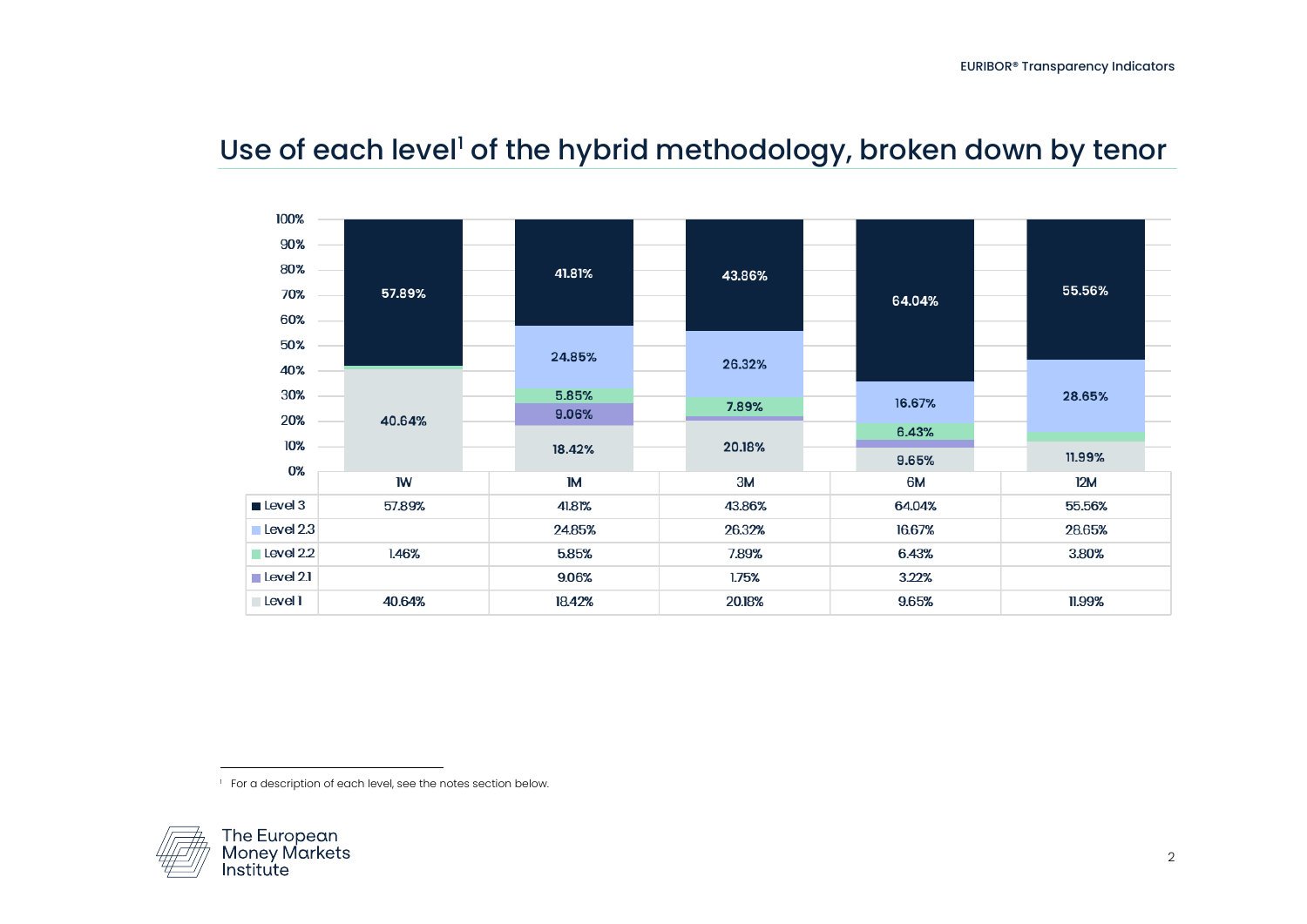## <span id="page-2-0"></span>Aggregate notional volumes of transactions used in the determination of EURIBOR® (Level 1 and Level  $2.2<sup>2</sup>$  $2.2<sup>2</sup>$ )



<sup>2</sup> For Level 2.2, only the portion of the overall volume of the transaction that is attributed to a particular tenor is considered.

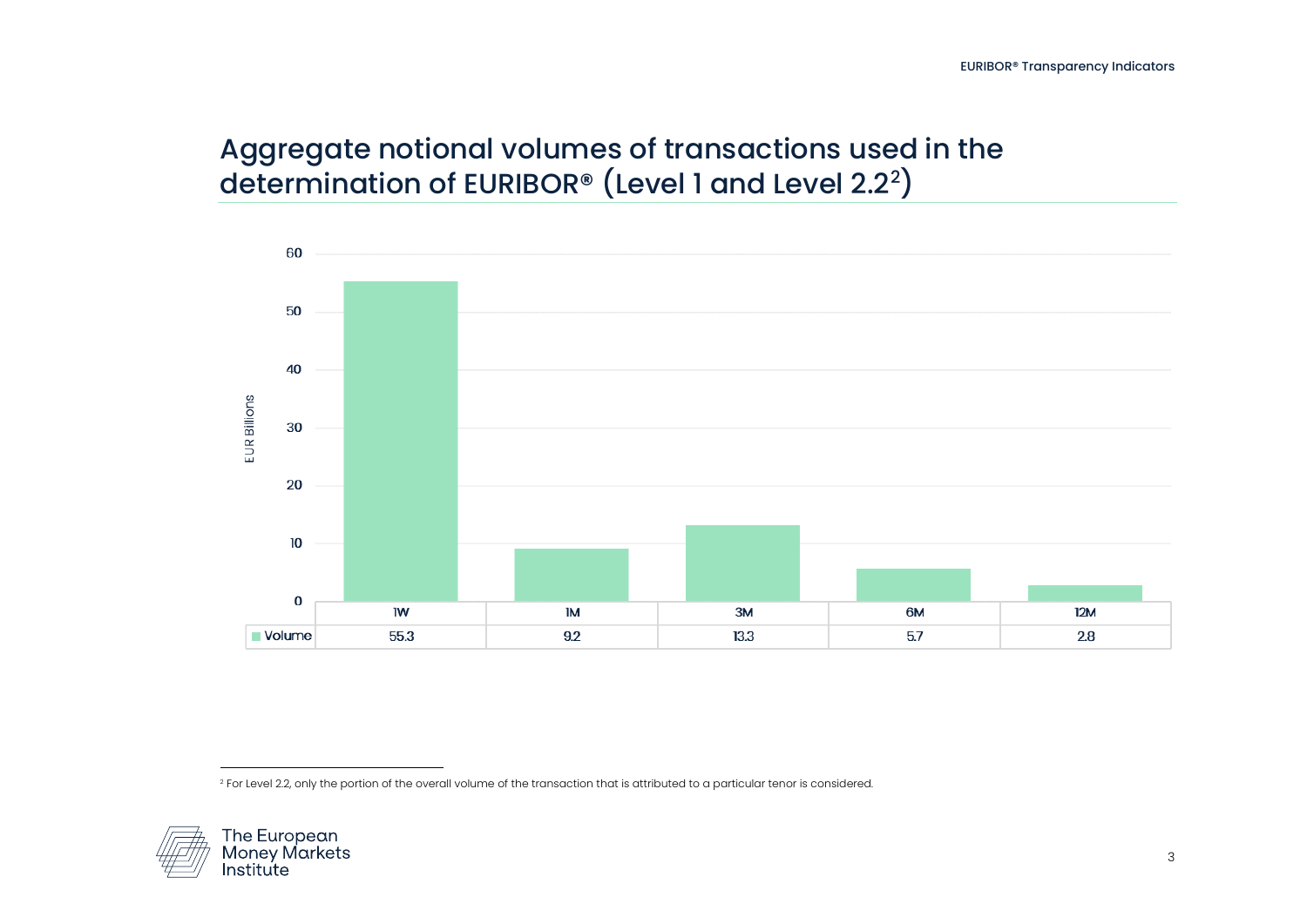#### <span id="page-3-0"></span>Counterparty sectors'[3](#page-3-0) share of volume used in the determination of EURIBOR® (Level 1 and Level 2.2), broken down by tenor



<sup>&</sup>lt;sup>3</sup> The counterparty classification is based on the definitions of the European System of Accounts (ESA 2010) as follows: Deposit-Taking Corporations except the Central Bank: S.122; Other Financial Intermediaries: S.123 – S.127; Insurance Corporations and Pension Funds: S.128, S.129; Official Sector Institutions: S.121, S.13 (more information can be foun[d here\)](https://ec.europa.eu/eurostat/documents/3859598/5925693/KS-02-13-269-EN.PDF/44cd9d01-bc64-40e5-bd40-d17df0c69334).